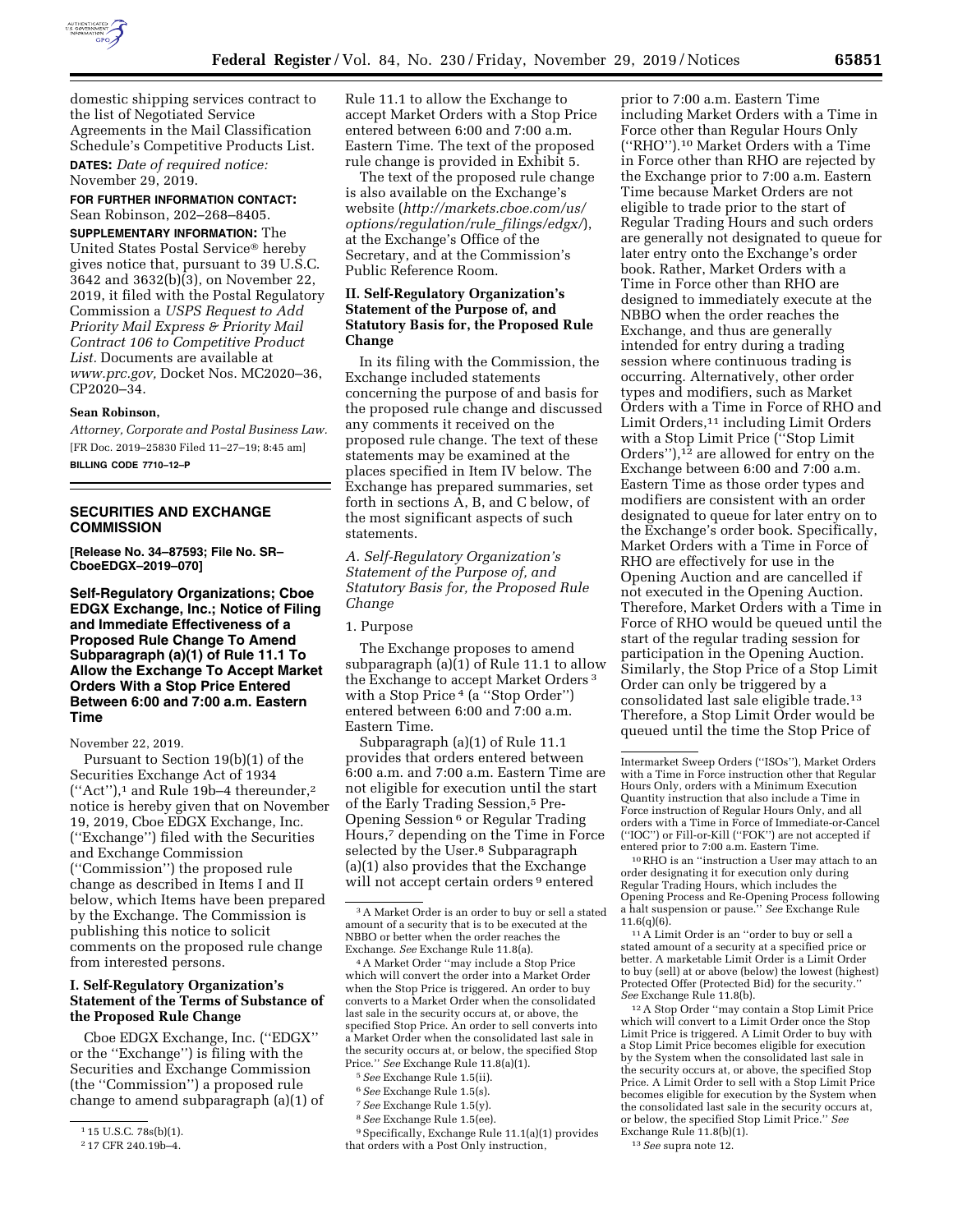the order is triggered by a consolidated last sale eligible trade occurring Regular Trading Hours.

As proposed, the amendment would allow the Exchange to accept Stop Orders entered between 6:00 and 7:00 a.m. Eastern Time, which is consistent with an order designated to queue for later entry on to the Exchange's order book. Similar to a Stop Limit Order, the Stop Price of a Stop Order can only be triggered by a consolidated last sale eligible trade.14 Therefore, a Stop Order can only become a Market Order after at least the start of Regular Trading Hours. Further, Stop Orders entered on the Exchange between 6:00 and 7:00 a.m. Eastern Time would behave similar to Stop Limit Orders between the time of entry up to at least the start of Regular Trading Hours.

### 2. Statutory Basis

The Exchange believes the proposed rule change is consistent with the Securities Exchange Act of 1934 (the "Act") and the rules and regulations thereunder applicable to the Exchange and, in particular, the requirements of Section 6(b) of the Act.<sup>15</sup> Specifically, the Exchange believes the proposed rule change is consistent with the Section 6(b)(5) 16 requirements that the rules of an exchange be designed to promote just and equitable principles of trade, to foster cooperation and coordination with persons engaged in regulating, clearing, settling, processing information with respect to, and facilitating transactions in securities, to remove impediments to and perfect the mechanism of a free and open market and a national market system, and, in general, to protect investors and the public interest.

As discussed above, all Stop Orders are designed to queue until at least the start of Regular Trading Hours as such orders are only eligible to be elected based on the consolidated last sale set during Regular Trading Hours. Therefore, the proposed amendment to allow the entry of Stop Orders between 6:00 and 7:00 a.m. Eastern Time would not allow such Stop Orders to be elected and execute prior to the start of Regular Trading Hours. Prior to the start of Regular Trading Hours, Stop Orders entered between 6:00 and 7:00 a.m. Eastern Time would behave similar to Stop Limit Orders entered during that time. Therefore, the Exchange believes the proposed amendment would consistently allow order types and modifiers that are consistent with orders designated to queue to be entered on the Exchange between 6:00 and 7:00 a.m. Eastern Time.

Additionally, the Exchange believes the proposed amendment would allow Members the convenience to enter all Stop Orders and Stop Limit Orders between 6:00 and 7:00 a.m. Eastern Time without those orders being eligible for election, and consequently execution, until at least the start of the Regular Trading Hours. Thus, the proposed amendment would provide Members with both greater convenience and flexibility in managing their Stop Orders and Stop Limit Orders without impacting how those orders trade.

### *B. Self-Regulatory Organization's Statement on Burden on Competition*

The Exchange does not believe that the proposed rule change will impose any burden on competition that is not necessary or appropriate in furtherance of the purposes of the Act. Rather, the proposed rule change would consistently allow for the entry of order types and modifiers that are designated to queue between 6:00 and 7:00 a.m. Eastern Time. Stop Limit Orders are currently allowed for entry on the Exchange between 6:00 and 7:00 a.m. Eastern Time and behave similar to the manner in which a Stop Order would behave prior to the start of Regular Trading Hours if allowed entry during that time. The Exchange therefore believes that the proposed rule change would increase consistency around the operation of the Exchange to the benefit of Members and investors as well as provide greater flexibility to Members in managing their Stop Orders, without imposing any significant burden on competition.

# *C. Self-Regulatory Organization's Statement on Comments on the Proposed Rule Change Received From Members, Participants, or Others*

The Exchange neither solicited nor received comments on the proposed rule change.

## **III. Date of Effectiveness of the Proposed Rule Change and Timing for Commission Action**

Because the foregoing proposed rule change does not:

(i) Significantly affect the protection of investors or the public interest;

(ii) impose any significant burden on competition; and

(iii) become operative for 30 days from the date on which it was filed, or such shorter time as the Commission may designate, it has become effective pursuant to Section 19(b)(3)(A) of the

Act 17 and Rule 19b–4(f)(6) 18 thereunder.

At any time within 60 days of the filing of the proposed rule change, the Commission summarily may temporarily suspend such rule change if it appears to the Commission that such action is necessary or appropriate in the public interest, for the protection of investors, or otherwise in furtherance of the purposes of the Act. If the Commission takes such action, the Commission will institute proceedings to determine whether the proposed rule change should be approved or disapproved.

### **IV. Solicitation of Comments**

Interested persons are invited to submit written data, views, and arguments concerning the foregoing, including whether the proposed rule change is consistent with the Act. Comments may be submitted by any of the following methods:

#### *Electronic Comments*

• Use the Commission's internet comment form (*[http://www.sec.gov/](http://www.sec.gov/rules/sro.shtml)  [rules/sro.shtml](http://www.sec.gov/rules/sro.shtml)*); or

• Send an email to *[rule-comments@](mailto:rule-comments@sec.gov) [sec.gov.](mailto:rule-comments@sec.gov)* Please include File Number SR– CboeEDGX–2019–070 on the subject line.

#### *Paper Comments*

• Send paper comments in triplicate to Secretary, Securities and Exchange Commission, 100 F Street NE, Washington, DC 20549–1090. All submissions should refer to File Number SR–CboeEDGX–2019–070. This file number should be included on the subject line if email is used. To help the Commission process and review your comments more efficiently, please use only one method. The Commission will post all comments on the Commission's internet website (*[http://www.sec.gov/](http://www.sec.gov/rules/sro.shtml)  [rules/sro.shtml](http://www.sec.gov/rules/sro.shtml)*). Copies of the submission, all subsequent amendments, all written statements with respect to the proposed rule change that are filed with the Commission, and all written communications relating to the proposed rule change between the Commission and any person, other than those that may be withheld from the public in accordance with the provisions of 5 U.S.C. 552, will be available for website viewing and printing in the Commission's Public Reference Room, 100 F Street NE, Washington, DC 20549, on official business days between the hours of

<sup>14</sup>*See* supra note 4.

<sup>15</sup> 15 U.S.C. 78f(b).

<sup>16</sup> 15 U.S.C. 78f(b)(5).

 $1715$  U.S.C. 78s(b)(3)(A).

<sup>18</sup> 17 CFR 240.19b–4(f)(6).